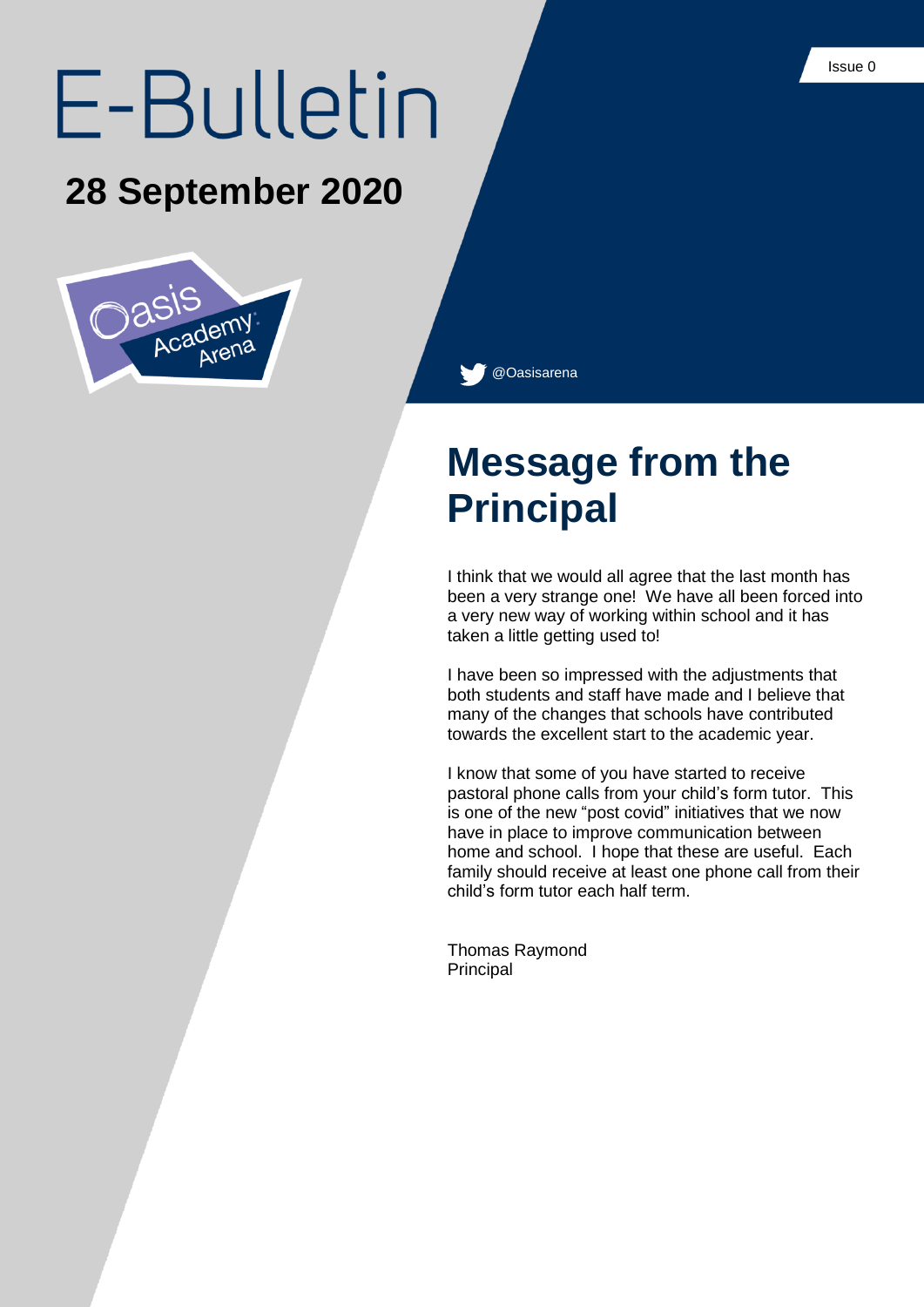## **Mini Assessments**

A huge well done to our Year 11 students who completed their first set of "mini-assessments" last week. These are in place to support all students as they move towards their GCSE examinations next summer. Results will be sent home over the next couple of weeks.

Please note that we have had a really positive start to the Year 11 intervention sessions which are running after school. Please encourage your child to attend where possible.

# **School Rewards (Payslips)**

We have been issuing "payslips" to students each Monday since the start of the term. These reward our students for the excellent work that they do. We are rewarding the students for the following:-

- Being ambitious
- **Being Kind**
- Being professional
- Attendance to school

We would very much appreciate parents discussing these reward points with their children.

# **INSET days**

Just a reminder that 16th October is an INSET day and no children will be in school.

#### **Careers Interviews**

Year 11 students have started their careers interviews. I hope that all of our students are finding these useful.